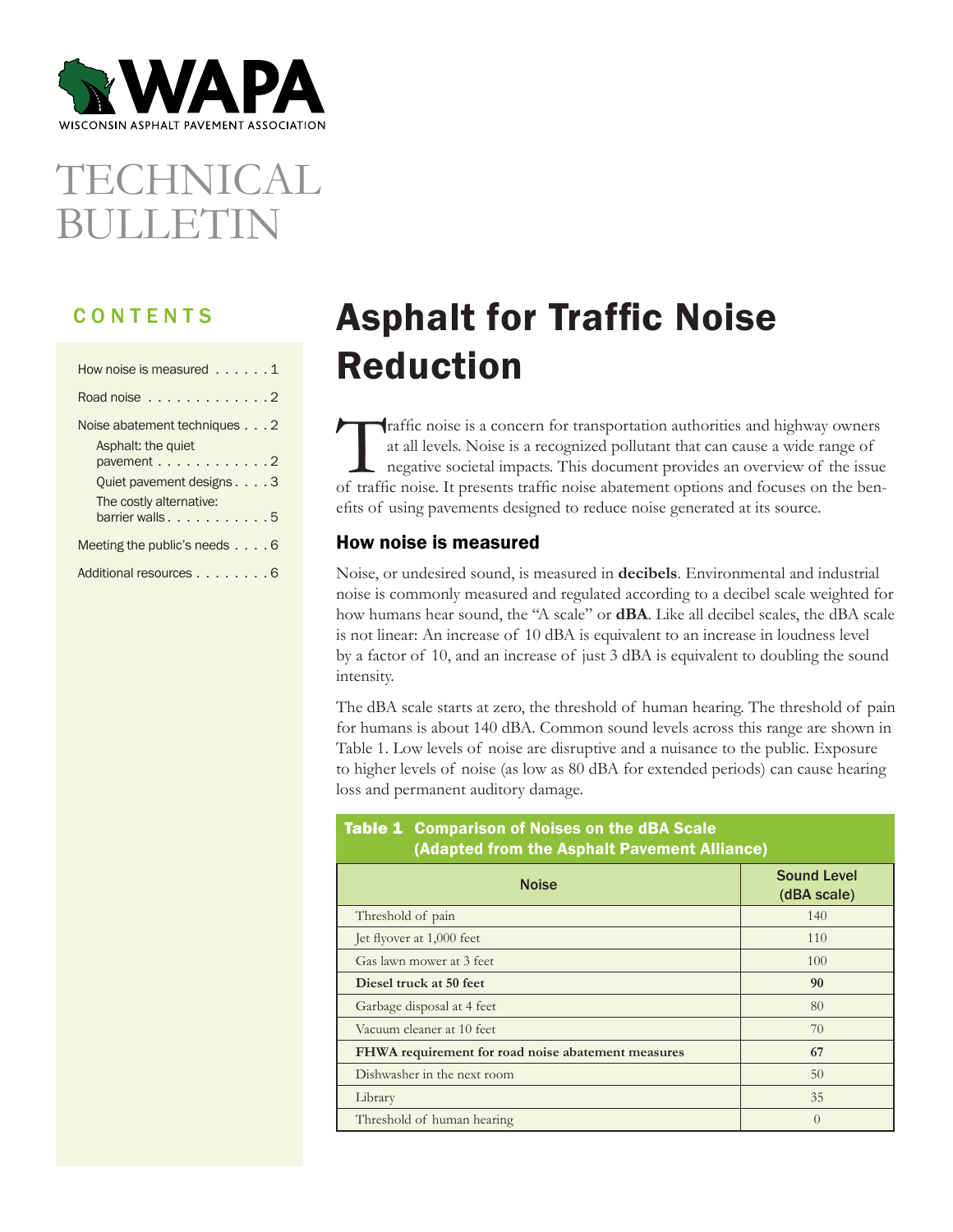## Road noise

Road traffic comprises 60 percent of urban noise (Figure 1) and is by far its biggest component, far outpacing noise caused by neighbors, business and other forms of transportation.



Government and industry alike take road noise seriously. Rules governing road noise for federally funded highway projects are given in the Code of Federal Regulations, Title 23, Part 772, "Procedures for Abatement of Highway Traffic Noise and Construction Noise" (**[wispave.org/cfr23-772](http://wispave.org/cfr23-772)**). Table 1 of the Code (**[wispave.org/](http://wispave.org/cfr23-772-t1) [cfr23-772-t1](http://wispave.org/cfr23-772-t1)**) shows that for most outdoor settings, such as residences, parks and recreation areas, average noise levels greater than 67 dBA require noise abatement measures.

At the state level, the Wisconsin Department of Transportation outlines standard provisions related to noise in Chapter 23 of its Facilities Development Manual (**<https://trust.dot.state.wi.us/static/standards/fdm/23-00toc.pdf>**). The chapter addresses noise generated both during construction and regular highway operations.

## Noise abatement techniques

The most effective way to achieve lower noise levels is to reduce the amount of sound generated. Abatement measures that involve blocking sound generally represent a less desirable solution. WisDOT's Facilities Development Manual makes this point: "The designer should always attempt to realize maximum benefit from the establishment of design features before considering other mitigative measures" (**<https://trust.dot.state.wi.us/static/standards/fdm/23-35.pdf>**).

## Asphalt: the quiet pavement

Because asphalt has long been the quieter option for pavements, it is well-suited to meet the challenges of urban noise. Marquette University published the 2000 WisDOT report "Noise and Texture on PCC Pavements: Results of a Multi-State



Figure 2 Special equipment measures noise generated from the interaction of tires and the pavement. (Image courtesy of the Asphalt Institute)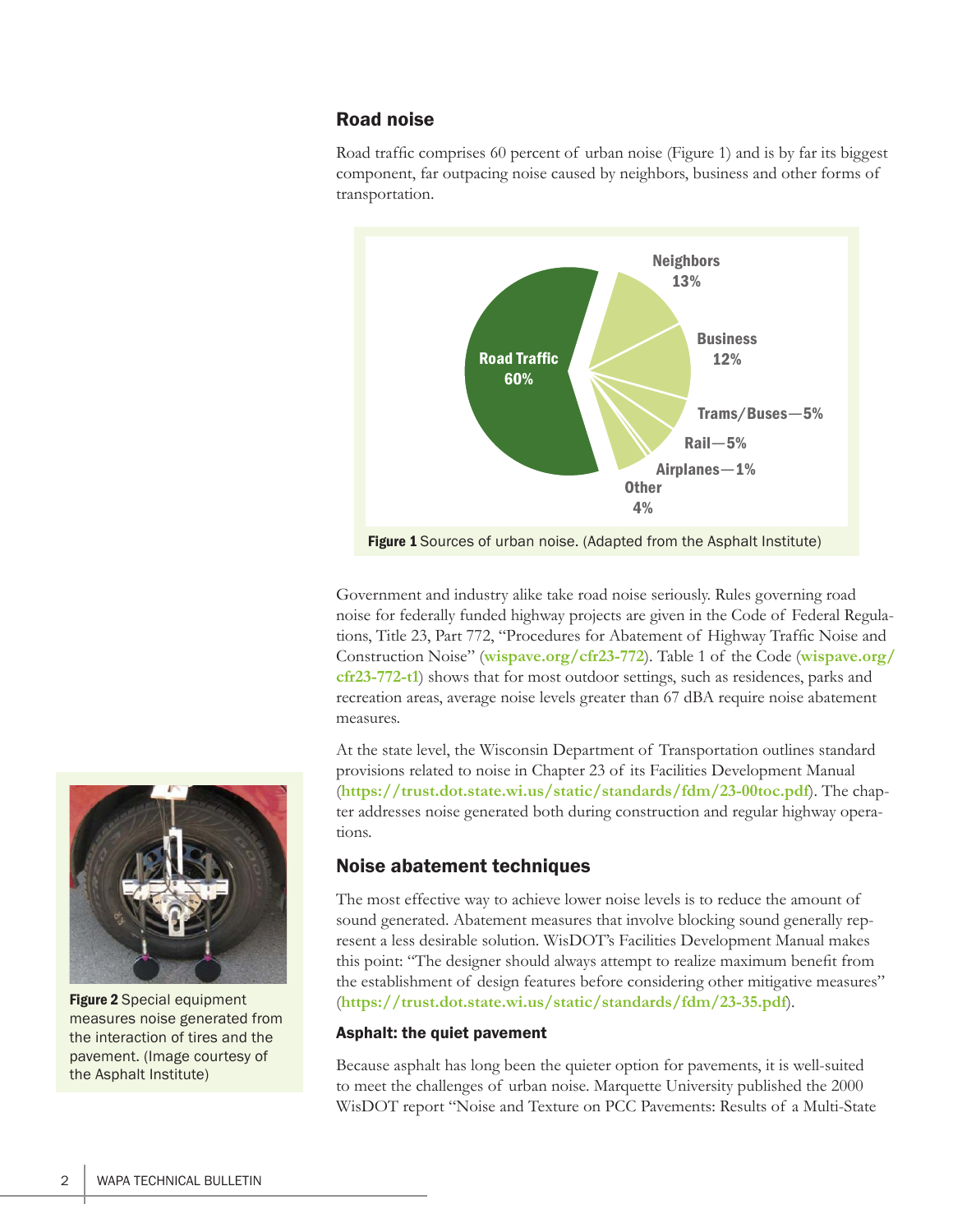## Study" (**[on.dot.wi.gov/wisdotresearch/database/reports/wispr-08-99noise](http://on.dot.wi.gov/wisdotresearch/database/reports/wispr-08-99noiseandtexture.pdf)**

**[andtexture.pdf](http://on.dot.wi.gov/wisdotresearch/database/reports/wispr-08-99noiseandtexture.pdf)**). Although the study focused on concrete pavements, researchers also looked at asphalt pavements for comparison data and found that asphalt pavements were among the quietest studied (Figure 3).



a Multi-State Study," Marquette University, page 45)

The study confirms findings in the 1998 National Cooperative Highway Research Program Synthesis "Relationship Between Pavement Surface Texture and Highway Traffic Noise" (**[www.trb.org/Main/Blurbs/154363.aspx](http://www.trb.org/Main/Blurbs/154363.aspx)**): "In general, when dense-graded asphalt and [portland cement concrete] pavements are compared, the dense-graded is quieter by 2 to 3 dBA." This finding is particularly important for highways because as the report notes, while vehicle-generated noise comes from a variety of sources—engine, exhaust system, air friction and pavement/tire interaction—at speeds above 50 mph, pavement/tire noise becomes the dominant source.

## Quiet pavement designs

Asphalt can reduce road noise even further with quiet pavement designs. The Marquette University report states: "In regard to asphalt pavements, both a densegraded asphalt and especially open-graded asphalt, generally showed the greatest potential for noise reduction." Open-graded asphalts have a significant air void structure in their wearing or friction courses—from 4 percent to 15 percent. When traffic tires interact with these pavements, a portion of the energy that would otherwise become noise is instead absorbed into this void structure.

A range of benefits are associated with quiet pavements:

#### **→ Reduced noise**

Research and deployment of quiet pavements over the last several years have shown that these designs significantly reduce noise at its source. As noted on the Asphalt Pavement Alliance's Web page (**[asphaltroads.org/](http://asphaltroads.org/quiet-pavement/quiet-pavement.html) [quiet-pavement/quiet-pavement.html](http://asphaltroads.org/quiet-pavement/quiet-pavement.html)**), research in the United States and Europe shows that a **stone matrix asphalt** (Figure 4) or **open-graded friction** course can reduce highway noise by 3 dBA to 5 dBA.



**Figure 4 Compared with dense**graded asphalt (top), air voids in stone matrix asphalt (bottom) are more visibly apparent. (Image courtesy of the University of Washington)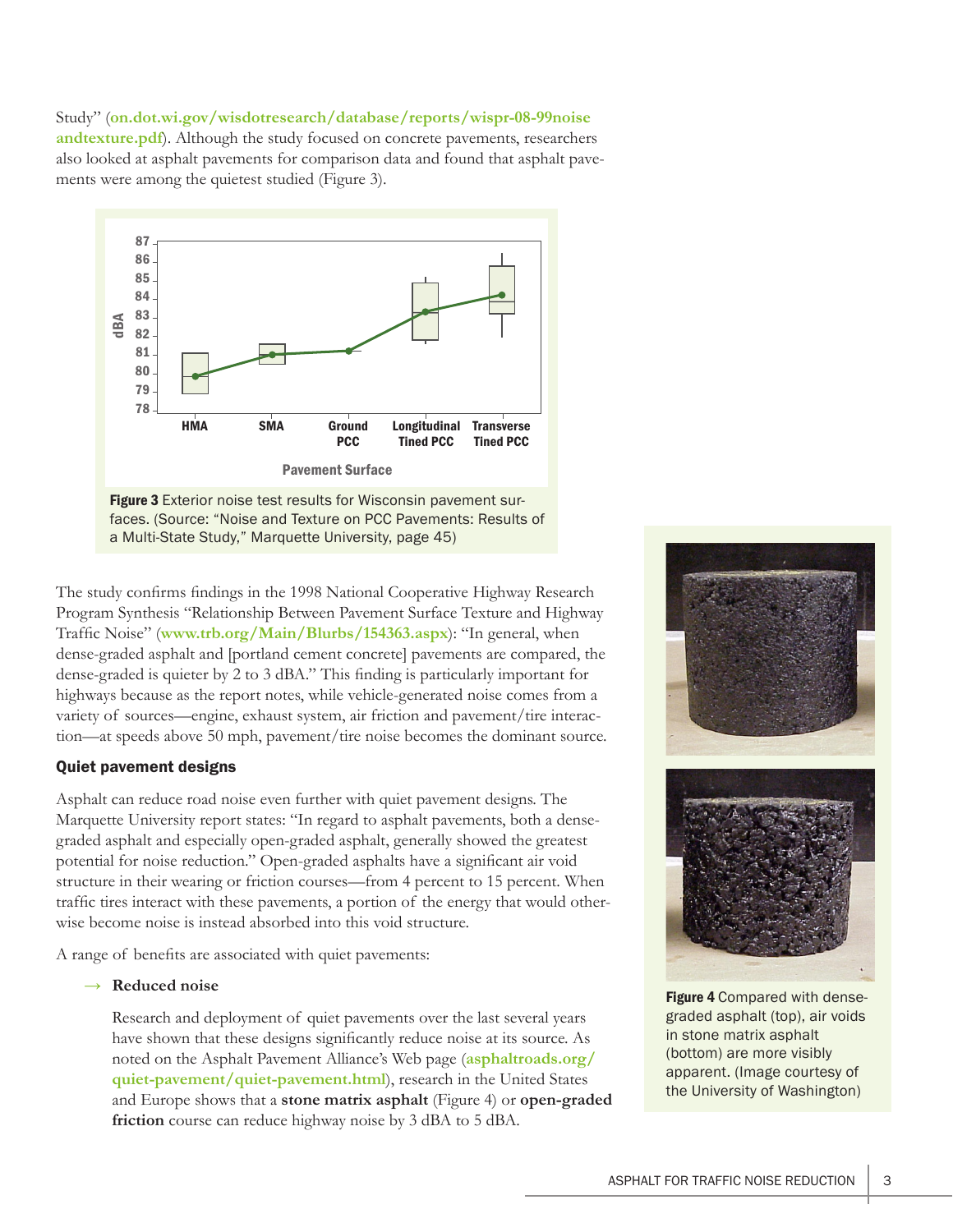Those are significant values. Reducing pavement noise by 3 dBA is equivalent to either doubling a listener's distance from the noise source or cutting the traffic volume in half (Figure 5). Neither of those alternatives is a realistic abatement solution for most projects.



Figure 5 Reducing pavement noise by just 3 decibels cuts sound intensity in half.

Rebecca McDaniel of the North Central Superpave Regional Center at Purdue University describes recent research in the *HMAT* magazine article, "Open Graded Fiction Course in Indiana: Durable and Quiet" (**[www.nxtbook.com/nxtbooks/naylor/NAPS0309/index.php#/20](http://www.nxtbook.com/nxtbooks/naylor/NAPS0309/index.php#/20)**). This project demonstrated the long-term noise reduction benefits of advanced open-graded friction courses.

## **→ Quieter in wet conditions**

Porous surface layers have the added benefit of eliminating standing water on the roadway (Figure 6) and further reducing noise generated on wet pavements. A study in the United Kingdom showed that a porous asphalt reduced pavement noise at the source by 4 dBA in dry conditions and 8 dBA in wet conditions. (For details, see the National Asphalt Pavement Association publication "That's the Sound of a Quiet Asphalt Pavement" at **[www.quietpavement.com/docs/ThatsTheSoundOfQuietAsphalt](http://www.quietpavement.com/docs/ThatsTheSoundOfQuietAsphaltPavement.pdf) [Pavement.pdf](http://www.quietpavement.com/docs/ThatsTheSoundOfQuietAsphaltPavement.pdf)**.)

#### **→ Inexpensive**

The difference in cost between a standard pavement and a quiet pavement is minimal. A pavement can become a quiet pavement either at the time of initial construction or during scheduled rehabilitation.

#### **→ Versatile**

A quiet pavement can be constructed anywhere a standard pavement can go. Limitations on real estate, line of sight and other issues related to barrier walls (discussed in the next section) don't apply to quiet pavements.



Figure 6 The open graded friction course shown in the left lane reduces standing water and pavement noise. (Image courtesy of Asphalt Pavement Alliance)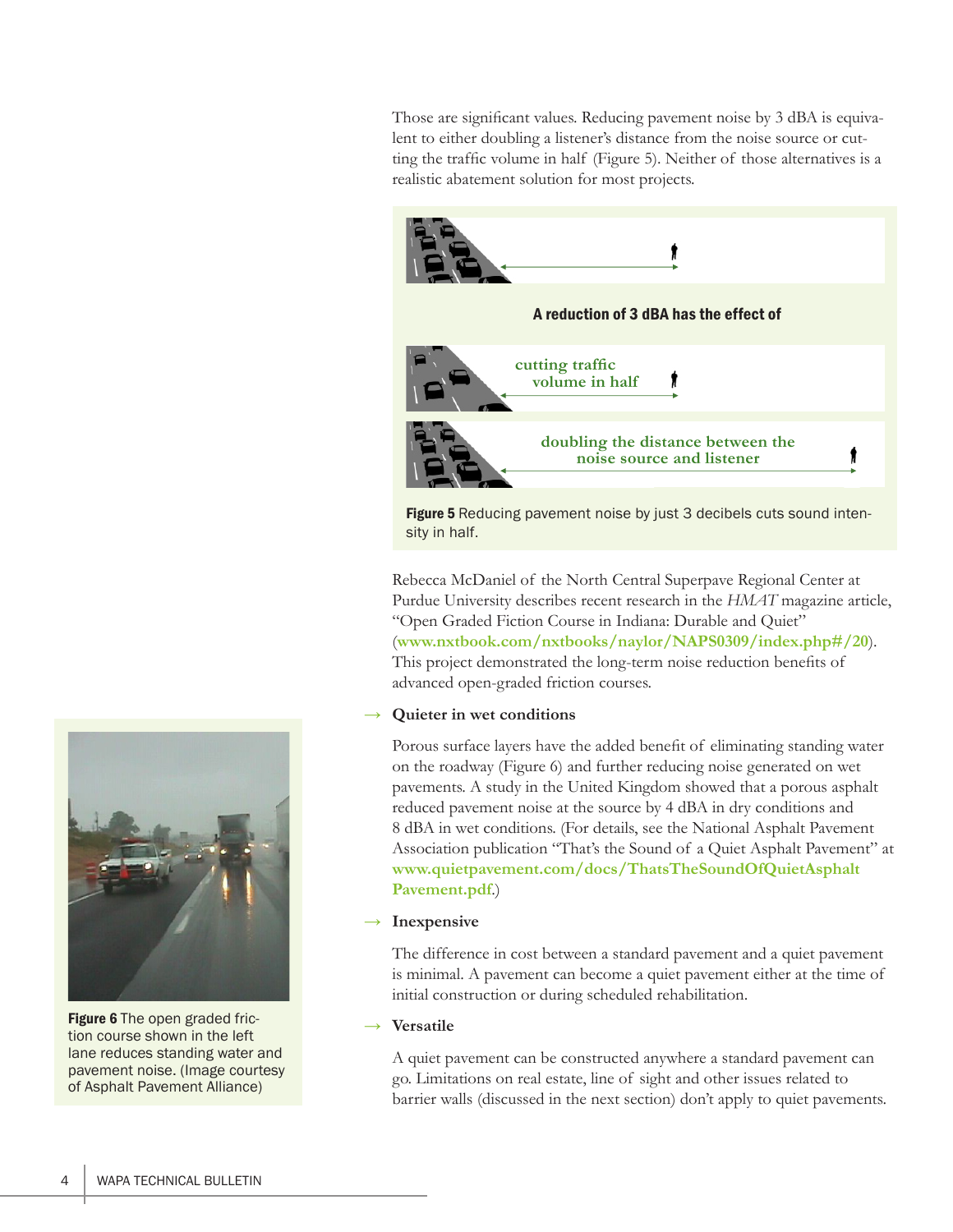#### **→ Approved in Wisconsin**

Quiet pavements are already approved for use in Wisconsin highways. SMA is specified in detail in WisDOT's Standard Specifications, Section 460, "Hot Mix Asphalt Pavement" (**[https://trust.dot.state.wi.us/static/](https://trust.dot.state.wi.us/static/standards/stndspec/Sect460.pdf) [standards/stndspec/Sect460.pdf](https://trust.dot.state.wi.us/static/standards/stndspec/Sect460.pdf)**).

#### The costly alternative: barrier walls

Barrier walls (Figure 7) remain common throughout Wisconsin and the United States. They act to physically shield areas from highway noise, but their drawbacks are numerous.



Figure 7 Barrier walls are costly and have limited effectiveness.

#### **→ Expensive to build**

Barrier walls are extremely expensive. Estimates vary, but recent WisDOT lettings provide data for comparison purposes. Following are the costs of adding noise abatement features to a four-lane highway for one mile:

Cost to build noise barriers: \$616,000

*Assume two walls, each 1 mile long by 21 feet tall at a unit price of \$25 per square yard*

Cost to build a quiet pavement layer: \$201,240

*Assume a 2-inch SMA surface layer at a unit price of \$65 per ton (includes liquid asphalt) and 774 tons per lane mile*

Barrier walls are **three times the cost** of the quiet pavement option. For projects where barrier walls *and* a new pavement surface are required, the quiet pavement is even more favorable.

#### **→ Expensive to maintain**

The costs of barrier walls do not end with construction. Like pavements and all other highway infrastructure, barrier walls carry maintenance costs as well.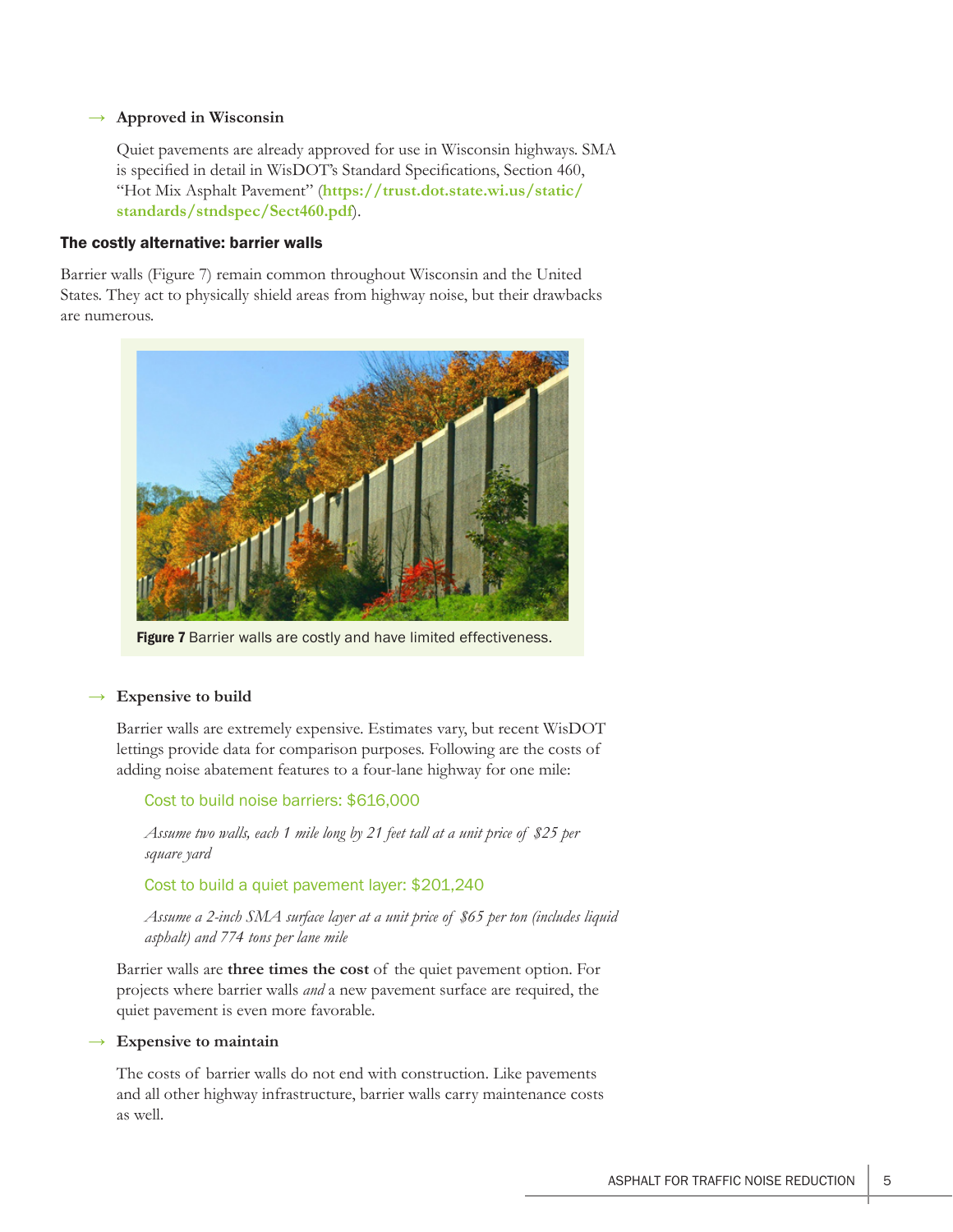#### **→ Ineffective**

When a noise barrier wall is constructed, there is a drop in noise immediately behind the wall. However, buildings on hillsides, at intersections or near wall openings will not experience any noise reduction benefits.

#### **→ Counterproductive**

In some cases where noise barrier walls are built parallel to one another, noise reflections and echoes between the walls can actually increase noise levels.

These drawbacks all compound the primary disadvantage of barrier walls: They only treat a symptom. Unlike quiet pavements, barrier walls fail to reduce the amount of noise generated.

### Meeting the public's needs

Ultimately, a road agency serves the public, with a mission to deliver facilities that will meet the public's needs at the right price. Quiet pavements have proved to be an effective, low-cost alternative to barrier walls that address pavement noise at its source. The Wisconsin Asphalt Pavement Association expects to keep seeing new quiet pavement projects in Wisconsin, particularly as taxpayers demand alternatives to noise barrier walls.

WAPA can provide additional guidance on implementing quiet pavements like those described in this guidance document. Please contact WAPA at 608-255-3114, **[strand@wispave.org](mailto:strand%40wispave.org?subject=)** or **[www.wispave.org](http://www.wispave.org)**.

## Additional resources

#### **Facts about quiet pavements**

Quiet Pavement website **[quietpavement.com](http://quietpavement.com)**

"Synthesis of NCAT Low-Noise HMA Studies" National Center for Asphalt Technology Report 08-01 **[www.eng.auburn.edu/files/centers/ncat/reports/2008/rep08-01.pdf](http://www.eng.auburn.edu/files/centers/ncat/reports/2008/rep08-01.pdf)**

"Asphalt: The Quiet Pavement" Asphalt Institute presentation **[www.apa-mi.org/docs/Asphalt-thequietpavement.pdf](http://www.apa-mi.org/docs/Asphalt-thequietpavement.pdf)**

#### **Noise abatement**

"Highway Traffic Noise Analysis and Abatement Policy and Guidance" FHWA report **[www.fhwa.dot.gov/environment/polguid.pdf](http://www.fhwa.dot.gov/environment/polguid.pdf)**

#### Pavement/tire interaction

FHWA's Tire Pavement Noise Web page **[www.fhwa.dot.gov/environment/noise/tire\\_pavement\\_noise](http://www.fhwa.dot.gov/environment/noise/tire_pavement_noise)**